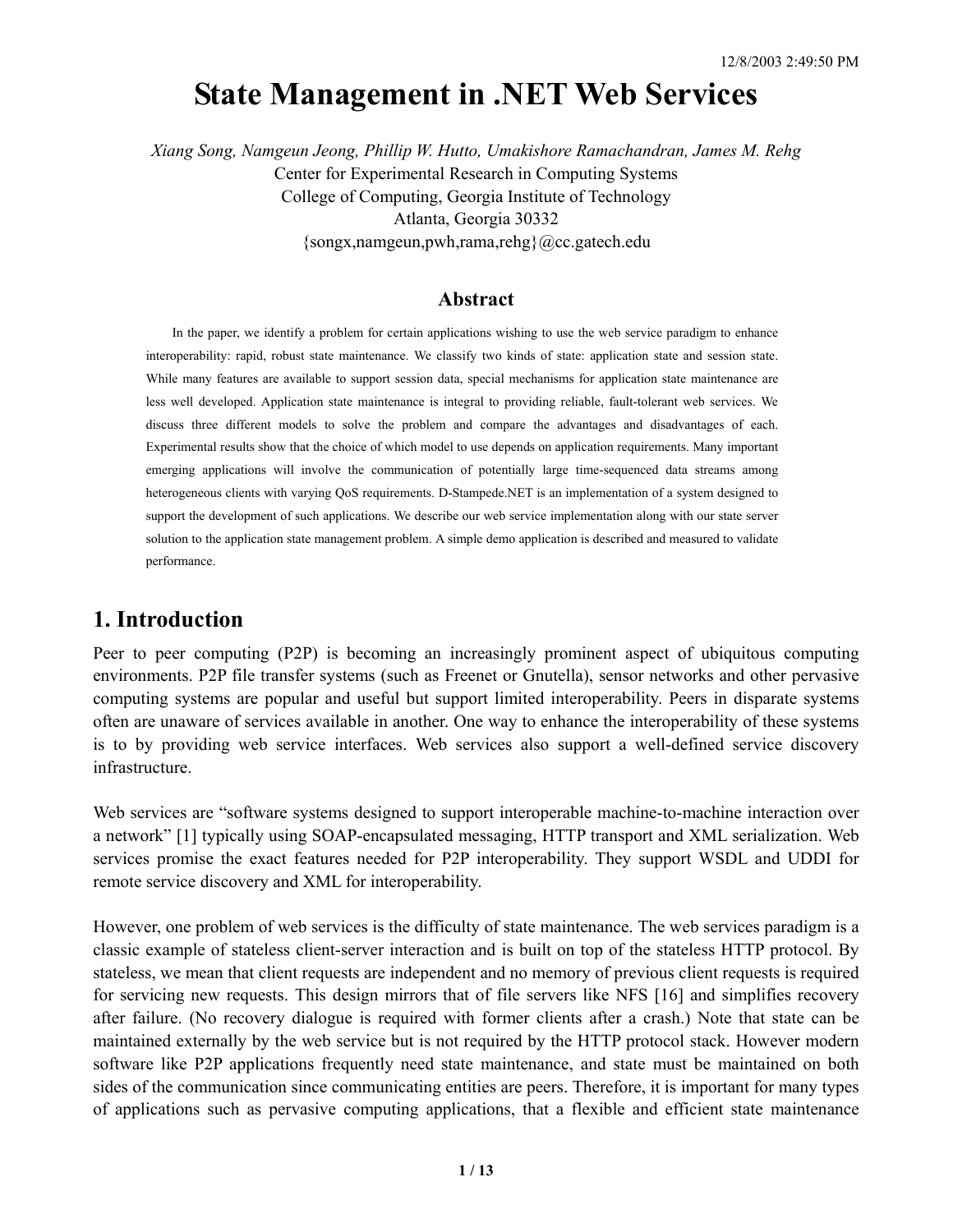capability be provided.

There are generally two kinds of state that might need to be saved on the server: session state and application state. Recent requests from a particular client process are often considered in the same session. Session state data is only visible within that particular session. The familiar shopping cart on commercial websites provides a good example of session state. Users select several products that they want to buy into a shopping cart and when they click "Add to Cart" button, the product is added into the session state. Adding more items does not remove previous items and session state is only visible to the individual shopper. Session state is retained by the service for an extended period until some reasonable expiration time has passed. Session state is per-user while application state is per-application, Note that web servers often support multiple applications simultaneously. Application state is shared across sessions within the same application but is not shared between distinct applications or application instances. Application state is typically maintained in an external database. Common examples include product information (descriptions, prices, images, etc.) for services like Amazon.com and eBay.

Session state maintenance is the subject of lively debate in the web programming world and a variety of techniques (cookies, state servers, etc.) are used to implement session state. But application state maintenance has been less well explored. The standard solution is to store most application state in a database and a variety of techniques exist for facilitating the interaction of web servers and databases. Sophisticated optimizations such as data caching are also employed. But external databases are not well-suited for storing application state for certain types of increasingly important applications. Pervasive computing and sensor-based environments often involve dynamic, P2P interactions. Many such systems can be viewed as managing streams of potentially high-volume data. For example, surveillance applications require coordination and processing of a large number of sensor streams (video, audio, motion data, etc.). These applications often involve platforms with varying computational abilities (embedded systems, handhelds, servers, etc.) and sometimes require computationally intense processing (cluster-based image recognition, etc.). In short, such applications require:

- High-bandwidth interactions (relatively large amounts of data must be frequently transferred),
- Low-latency interactions (data delivery must be timely).

An additional interesting characteristic of these environments is variable QoS. Much data is uninteresting and redundant. The occasional loss of an audio or video frame is not likely to be a problem but the overall quality of the computation must not be degraded by too much data loss.

Flexible application state management is important because of the need for:

- (1) Performance: Database storage may be too slow to satisfy throughput and latency requirements of the emerging class of applications we consider.
- (2) Fault-tolerance: Several web services are frequently implemented using a single web server resource. Web services are sometimes ill-behaved, requiring occasional maintenance and restart of web servers. Memory-based application state will be lost by these administrative restarts. In general, web services should provide some form of fault-tolerance. (As an example .NET web services use a mechanism, named process recycling, to solve the problem above. .NET may tear down the web services worker process from time to time to make it "healthy".)
- (3) Persistence: While much data in pervasive computing environments is ephemeral, it is important to persist data periodically for subsequent analysis and processing.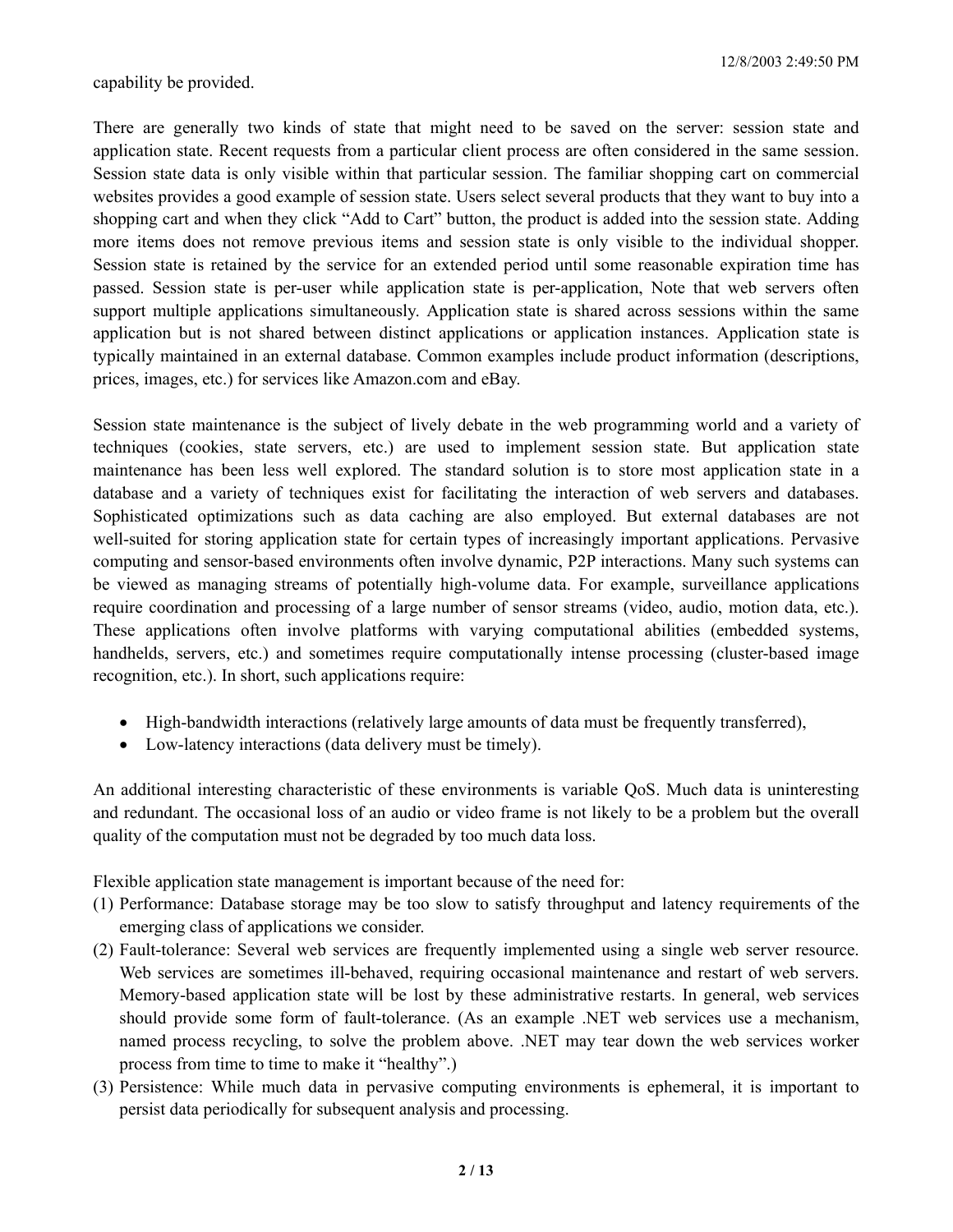Solving the state management problem with fault tolerance on web services is a complex problem. In this paper, we propose our first step toward this goal. We begin to explore the problem by examining three different solutions to the application state maintenance problem and compare their performance. We also discuss appropriate applications of each model based on the experimental results. As an example, we describe which application state management solution is most appropriate for supporting D-Stampede [5], a parallel/distributed computing middleware infrastructure for supporting pervasive computing applications developed at Georgia Tech.

The rest of the paper is organized as follows: first, we introduce the three models that might be used to solve the problem. Second, we discuss some preliminary performance measurements. Third, we show how we have integrated application state management into a web services implementation of D-Stampede on the .NET platform. Finally, we show the related work and draw some conclusions.

# **2. State Management Model in Web Services**

In a typical implementation of web services (such as the .NET implementation), all web applications execute in a single worker process space (Figure 1). A single application error may crash the process, leading to the failure of all co-resident applications.



**Figure 1: Co-resident Web Service Applications** 

We consider three possible solutions to the state maintenance problem for web services. We call these the *state server* model, the *database* model, and the *proxy* model. Each mechanism maintains state outside of the web service worker process. Details of each model and some qualitative and quantitative comparisons follow.

### **2.1 State Server Model**

To avoid application failure coupling, it would be possible to simply run a single application in each worker process address space. However, this solution still does not handle administrative shutdown and restart of the web service gracefully. We can solve both problems by maintaining server state in another process on the same machine (Figure 2). We call the second process a State Server. Application state is check-pointed and maintained in the separate State Server. Application state can be retrieved from the State Server as necessary when the web service restarts.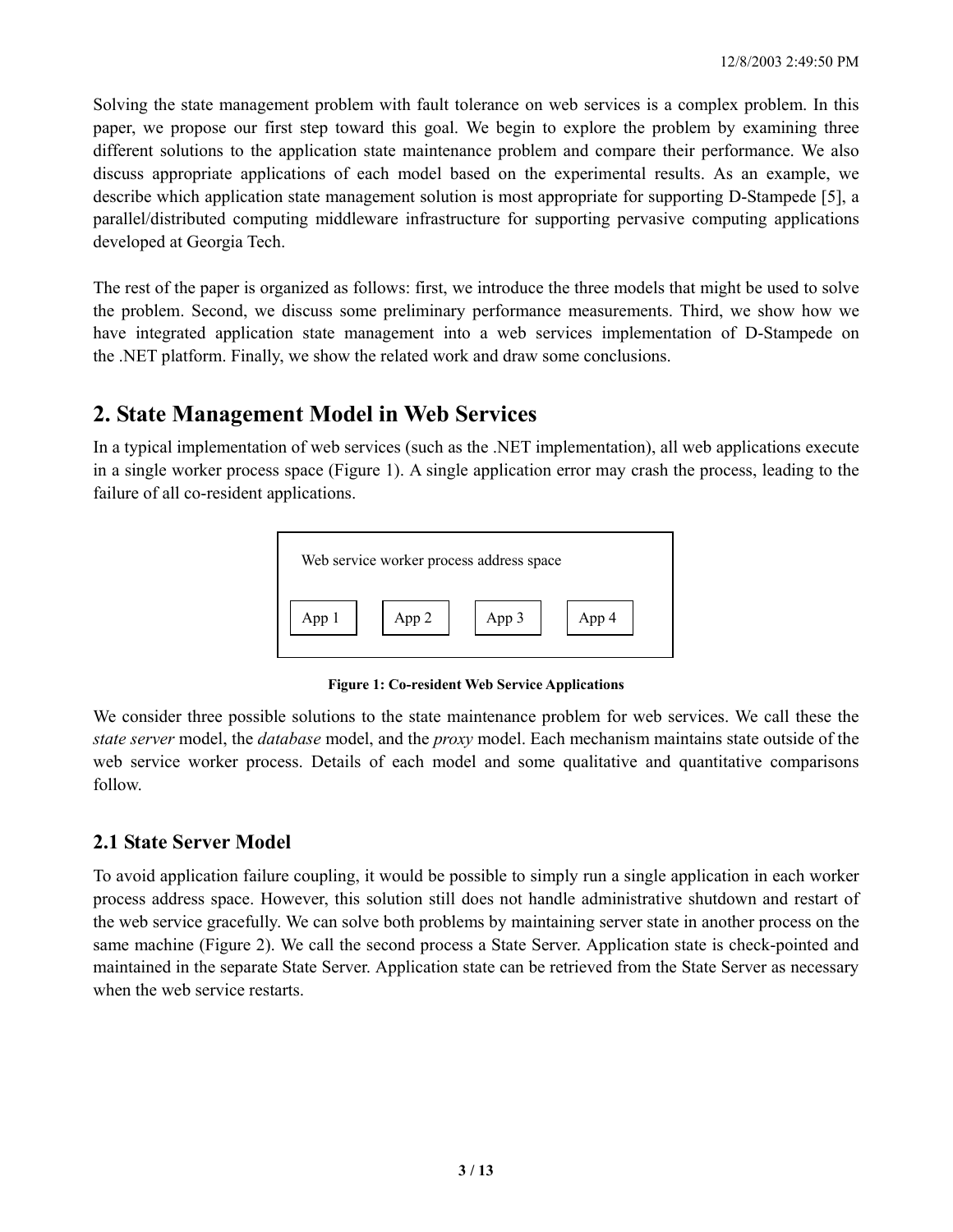

**Figure 2: State Server Model**

### **2.2 Database Model**

Another common solution is to store application state in a database. State access is now performed indirectly through database queries and updates. State maintenance issues are effectively delegated to the database but with an increase in complexity and a potential decrease in performance. The database model naturally supports persistence of application state.





# **2.3 Proxy Model**

In the first approach, application state was moved from inside the process address space to an external process. In the second model, application data is moved into an external (persistent) data store. In the third approach application logic as well as state is migrated outside the web service infrastructure. In this model, the web service worker process simply proxies application requests to a third-tier computation. The proxy is freed from almost all state maintenance concerns. The web service itself acts, in this case, merely to provide interoperability. Some computation in the form of data and protocol conversion can be done within the proxy itself as necessary.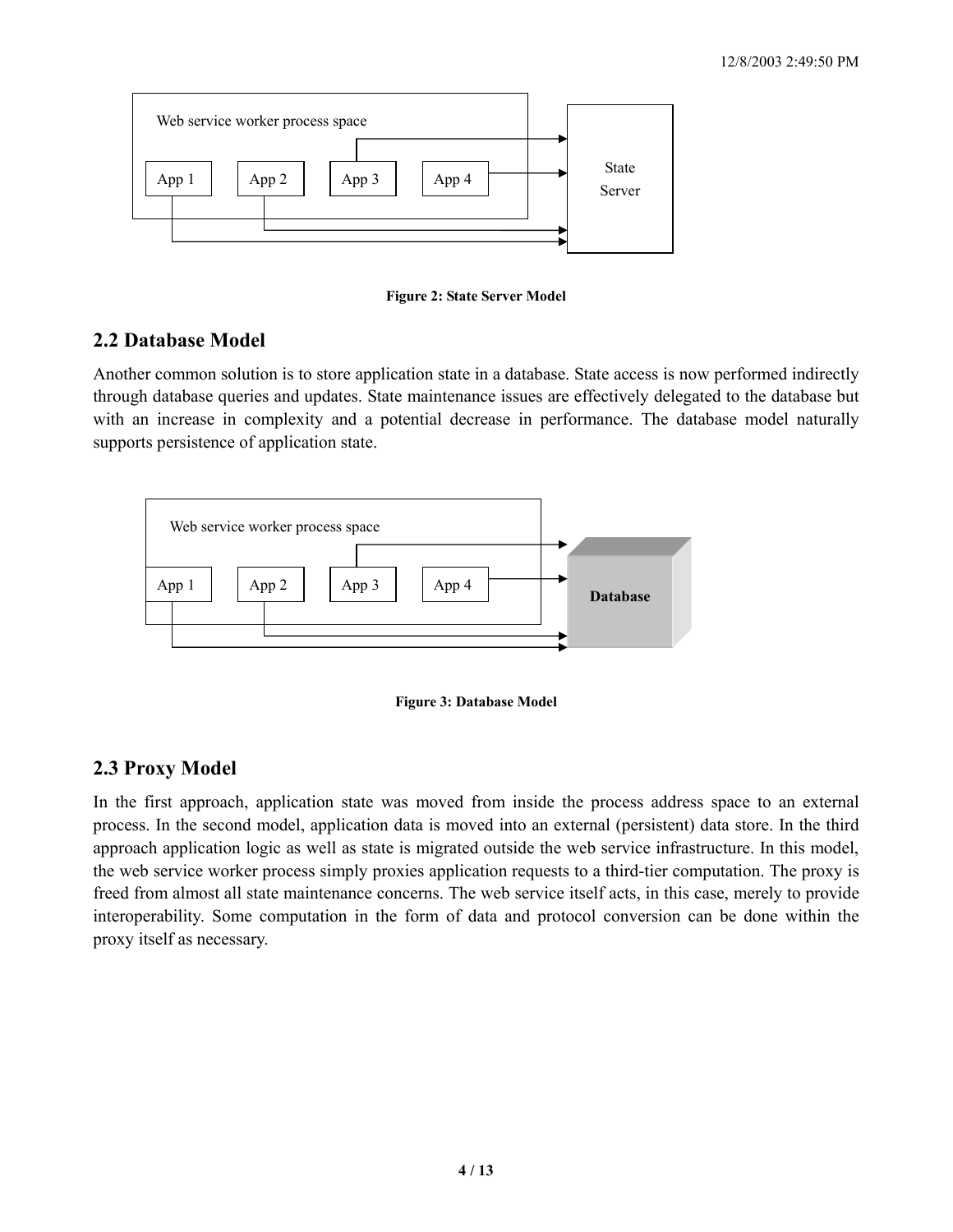

**Figure 4: Proxy Model**

### **2.4 Comparison of the Models**

Compared to in-process state management, all three models have some additional overhead. But all of them provide robustness to the crash of the web services worker process. The probability of failure increases for complex applications that require frequent large data transfers and share the same worker process space. All three models provide advantage for such scenarios.

All three models can potentially be implemented using either primary or secondary storage. However, the database model is most naturally implemented using disk and the other two models are most naturally implemented using memory. Disk-based storage is obviously persistent and has the added benefit of surviving machine restart. However, it is likely that database access may be slower than the other two mechanisms. Additional processing time may be required, as well, to convert data into a form suitable for storage in the database.

The proxy model is simpler and easier to implement than the state server model. Applications can be easily made visible using a web services proxy interface with a relatively small amount of effort. The proxy, however, must still handle SOAP and XML processing as well as any necessary protocol conversion. Another problem with the proxy model is that future web service enhancements such as security, coordination, reliable messaging will not be available to the application since the application is actually hosted outside the web services environment.

The state server model falls in the middle ground between the proxy and database models. The application still resides in the web services environment but the state is stored outside and in-memory, for robustness and performance. Additional isolation can be achieved if the state server resides on another host (although this increases the chance of partial failure). Another advantage of this model over the proxy model is that processing data before storing it may save space and time. Consider a producer/consumer scenario involving the transfer of bitmap (BMP) images, in which intermediate data is stored in a web service, as shown in Figure 5. If the web service compresses images using JPG before saving them to the state server, significant savings are achieved.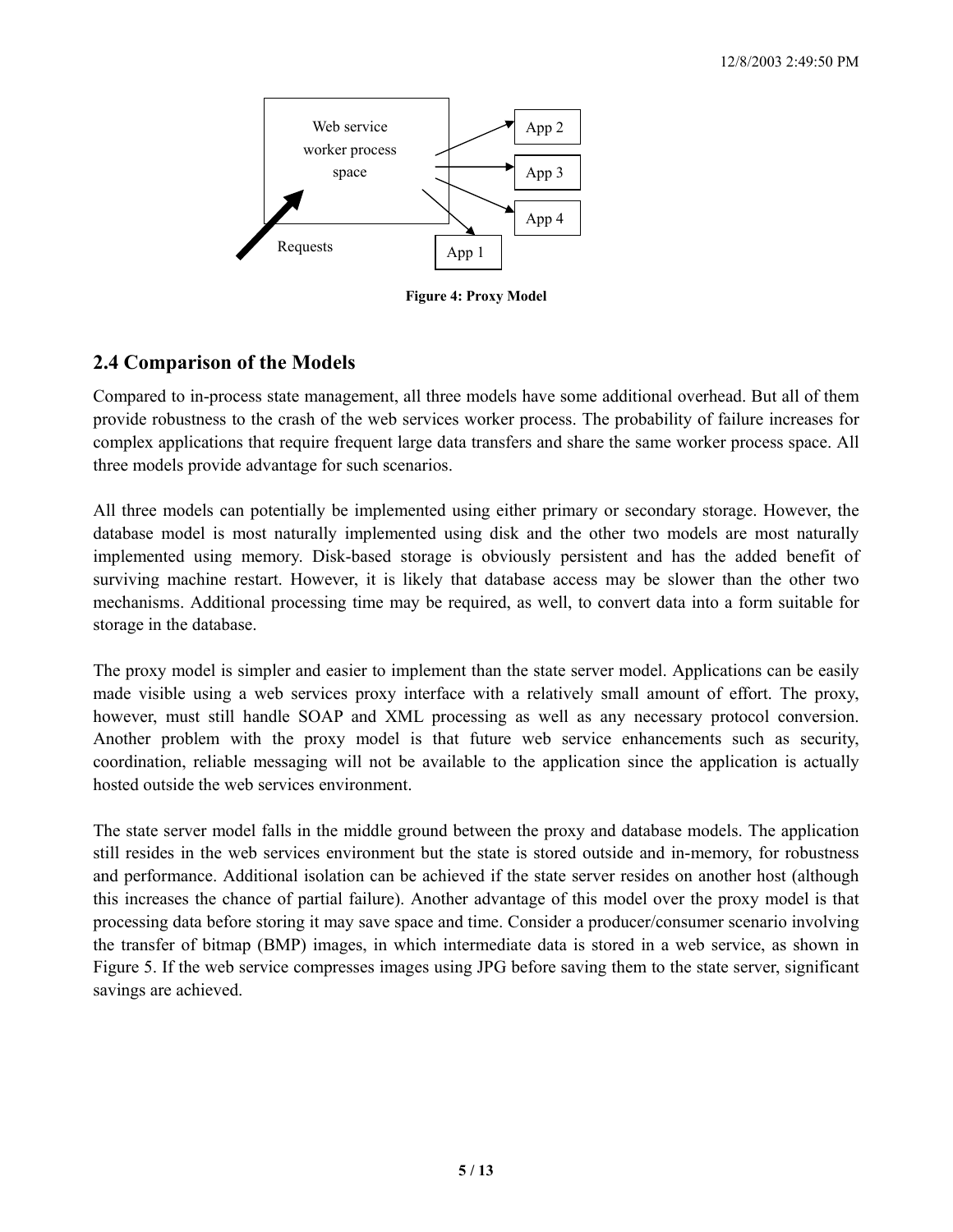

**Figure 5: Advantage of State Server Model over Proxy Model**

Each image transfer reduces transfer time and space required for saving the image in the state server.

The efficiency of the state server model clearly depends on the granularity and frequency of state transfers. In the extreme this model is infeasible. Reasonable state access patterns must be developed on a per-application basis. A disadvantage of the state server model is its sensitivity to state transfer access patterns and the additional complexity it requires for tuning transfer frequency.

### **2.5 Micro Measurements of the State Management Models**

In order to understand these models better, we present the results of a simple set of experiments.

#### **2.5.1 Experimental Setup**

We use two Pentium 4 computers: 1.8GHz CPU, 1GB physical memory and 100 Mbps Fast Ethernet network interface. We have Microsoft Windows XP Professional Edition (machine 1) on one machine and Microsoft Windows Server 2003 Enterprise Edition (machine 2) on the other. To provide Web services, Microsoft Visual Studio .NET 2003 is installed on each machine. To support the database model, Microsoft SQL server 2000 runs on machine 2. For other models, the state server process for the state server model and application process for the proxy model run on machine 2 as well, and .NET Remoting facilitates the communications between the web service and the back-end processes.

### **2.5.2 Sample Program**

We build a simple producer-consumer style client application and web services to obtain the basic performance characteristics of the three models. The client (running on machine 2) *put*s indexed data items through the web service to the server and the server stores all of them using each of the three methods mentioned above. Except for the proxy model, each data item is compressed and stored. The compression ratio is set to eight. The client then *get*s the data item with a specific index from the server. In the DB server model, the web service sends an SQL query to the SQL server to retrieve the data item using the index.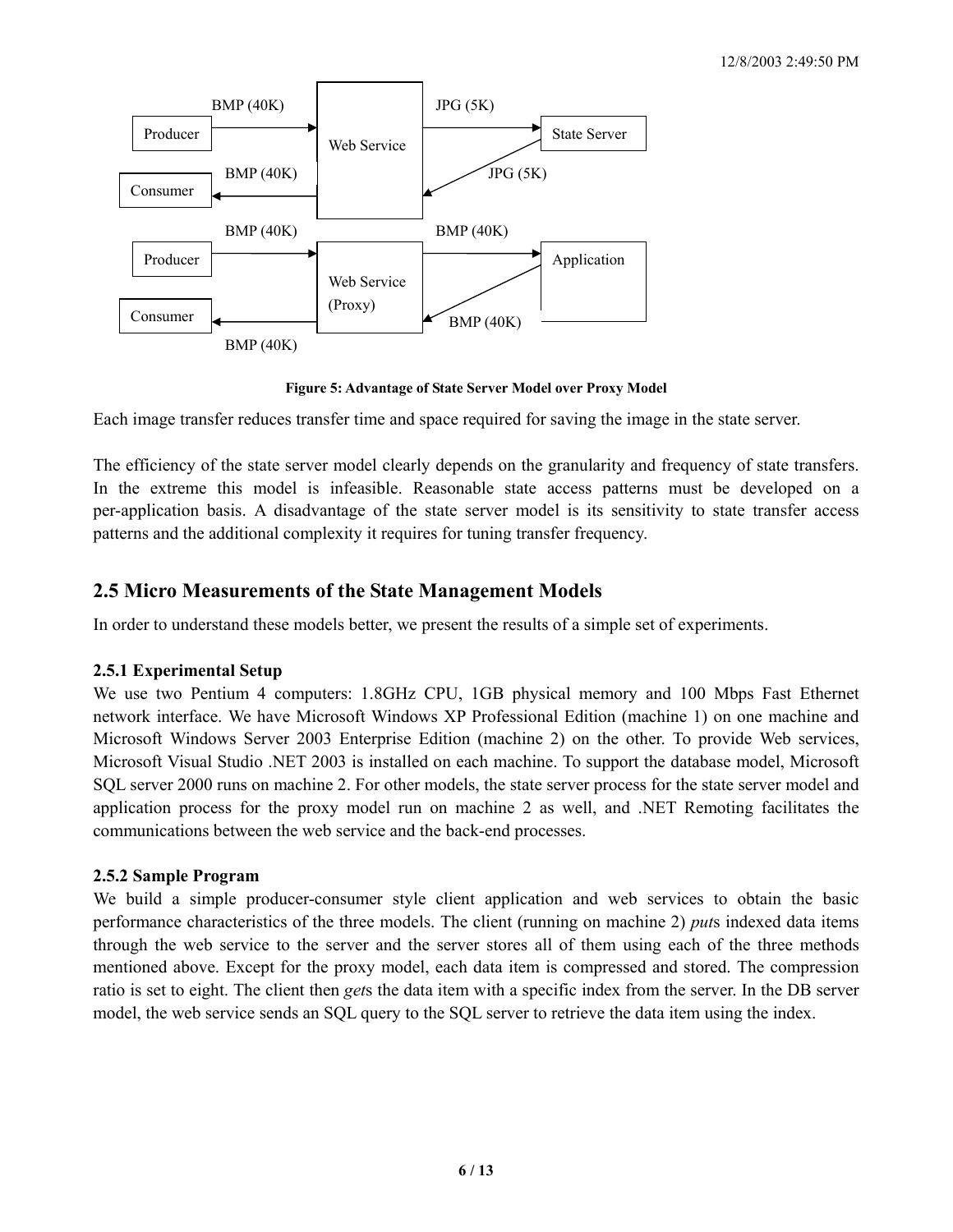#### **2.5.3 Results and Analysis**



**Figure 6 Comparison of Put/Get Operation Performance**

Figures 6 show the average response time for 1000 iterations of put and get operations measured by the client application for each model. The results show that the state server model performs better than the other two models and the proxy model performs the worst in most cases. For put operations, the state server model is 2~10% faster than the database model. Considering that the SQL Server has to write each transaction log to the disk, the database model performs very well and seems to be quite scalable. For get operations, these models show about the same performance. The database model appears to be more efficient than we had initially expected. We surmise that I/O scheduling is highly optimized within SQL Server and that the IPC mechanism used in the state server implementation (.NET Remoting) is less efficient than expected.

Note that our experiments are by no means attempts to simulate any realistic web-service usage patterns. Since it was performed to understand the basic differences among the three models, many other aspects have to be investigated further. When the SQL server and back end processes are running on an SMP machine, and there are multiple concurrent web service requests, each model's performance has to be measured in terms of throughput as well as latency. The overhead of flushing data to the disk should also be evaluated with the characteristics of the file system.

# **3. D-Stampede.NET**

To validate the feasibility of the state server approach, we have added a simple state server to a pervasive computing programming environment, called D-Stampede, developed at Georgia tech and currently being used for a variety of applications. The D-Stampede.NET project is a re-implementation of the D-Stampede distributed/parallel programming infrastructure on the .NET platform using web services. In this section, we describe D-Stampede and discuss the advantages of implementing it using .NET web services. We also present some problems encountered during design and coding and our solutions. We focus on the state maintenance components of D-Stampede.NET. A full report on the implementation will be provided in a later paper.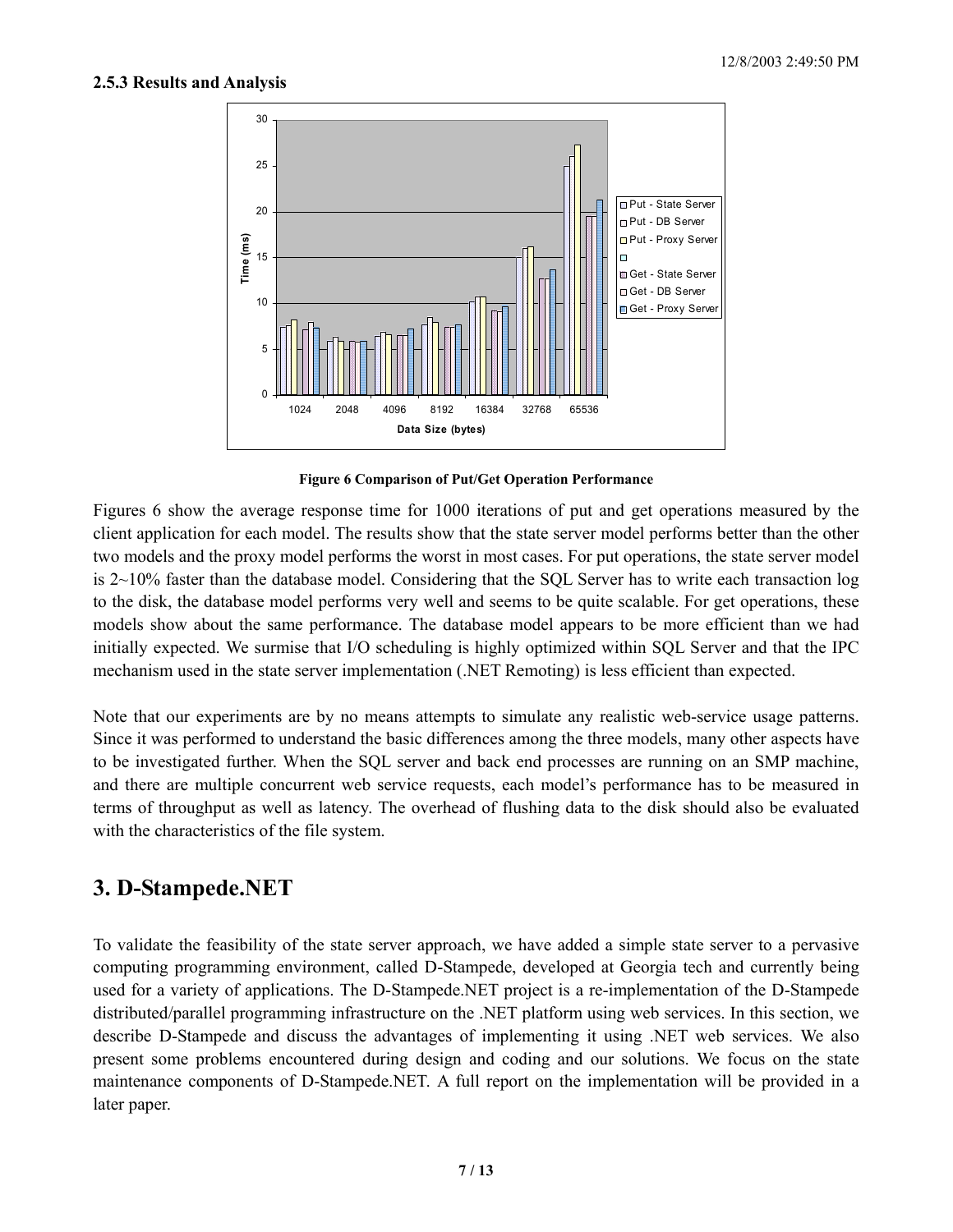### **3.1 What is D-Stampede?**

Stampede is a distributed programming system that supports communication of time-stamped items between spatially distributed nodes [5]. An API is provided to simplify the programming of time-sensitive applications and to hide low level communication details. Stampede provides global communication abstractions called channels, queues, and registers that are visible to all threads in cooperating processes spread across heterogeneous hosts. Participating threads get and put items of arbitrary types. Data items are timestamped and automatically reclaimed by a global garbage collection mechanism. Channels are commonly used for sending streams of audio or video data and other sensor-based environmental readings (temperature, light, etc.). Some applications produce large volumes of data and have low latency requirements. D-Stampede extends the original cluster-based Stampede to allow heterogeneous clients to dynamically join and leave ongoing applications to better support sensor networks and pervasive computing environments.

We chose to re-implement D-Stampede as a .NET web service for several reasons:

- (a) interoperability with existing web services and applications (web service interfaces are increasing in popularity among businesses and within specialized areas like the GRID computing community),
- (b) built-in service publication and discovery (D-Stampede does not have a general service announcement and discovery capability),
- (c) ease of development (the .NET platform and Visual Studio IDE have many features to accelerate application development),
- (d) interoperability with other services (using web services as a common language),
- (e) evaluate suitability of web services for pervasive computing (determine if existing web service frameworks are sufficiently flexible and efficient to support pervasive computing communication requirements).



### **3.2 D-Stampede.NET Architecture**

**Figure 7: D-Stampede.NET Architecture**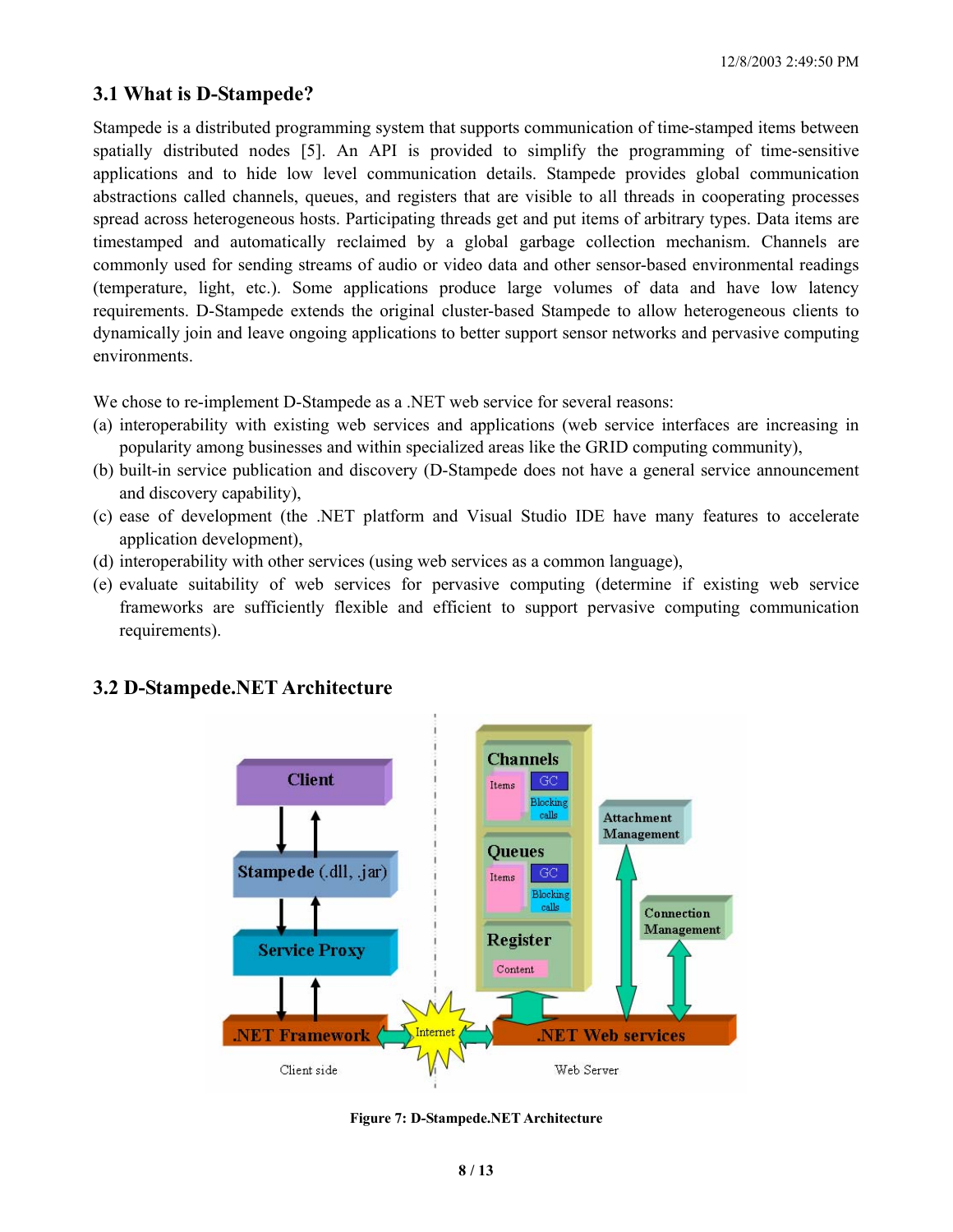The D-Stampede.NET server (web server) is implemented on top of the .NET platform. D-Stampede APIs are provided by a client-side D-Stampede library (.dll or .jar). This library calls out into an automatically generated web services proxy. This client-side proxy initiates communication with the web service using lower level .NET communication primitives. These lower level services encode D-Stampede data using XML and encapsulate the XML in a SOAP envelope for delivery (via HTTP) to the web service. On receipt, the web service unpacks the request and performs the requested action (e.g. channel get or put).

D-Stampede supports blocking I/O and we have carefully coded the web service to efficiently and scalably support a large number of blocking requests. Recall, also, that D-Stampede supports transparent garbage collection to reclaim inaccessible items in channels, queues and registers. D-Stampede supports a notion of "attaching" to a channel. We have also introduced a connection abstraction in the .NET implementation. Attachment management and connection management are used to record the connection between clients and server or attachment between clients and data containers (channels, queues or registers). These are examples of server state currently maintained using application state management.

### **3.3 State Management Problem and Solution**

As mentioned earlier, a significant amount of state needs to be maintained in the D-Stampede.NET web service, such as channel data, and connection and attachment information. The .NET framework (ASP.NET specifically) provides a mechanism for saving session state outside the worker process, which is suitable to keep the per-client information such as attachment and connection. Application state, on the other hand, is only stored in-process and can be lost due to a restart. In addition, .NET provides another mechanism called process recycling that periodically tears down the worker process in order to recover from application failure and memory leaks. All state information is lost when this happens. So some form of enhanced state management is required for D-Stampede.NET.

We chose the state server model for D-Stampede.NET for the following reasons:

- (1) As we have seen in the previous section, preliminary results show that the state server model yields some performance advantage for *put* operation over the other two models; applications that are built on top of Stampede tend to produce (*put*) more than they consume (*get*),
- (2) The state server could be placed on a separate machine, providing enhanced fault isolation,
- (3) The state server model works well in SMP systems (Stampede was originally designed to run on clusters and contains a variety of cluster-related optimizations. Stampede processes running on distinct processors in an SMP system all have fast access to state saved in the shared memory of the system).

In the following section, we show and discuss some preliminary performance measurements of our D-Stampede.NET implementation using a state server.

### **3.4 Performance**

#### **3.4.1 Experimental Setup**

To test the performance of D-Stampede.NET, we built a demo application that includes two video producers, an image processor and a consumer (Figure 8). The producers capture images from a web cam and put each frame as a data item into a particular channel. The image processor gets the latest images from both channels, mixes them together using a couple of different compositing algorithms and then puts the processed frame into another channel. The consumer simply retrieves and displays processed frames. This demo can be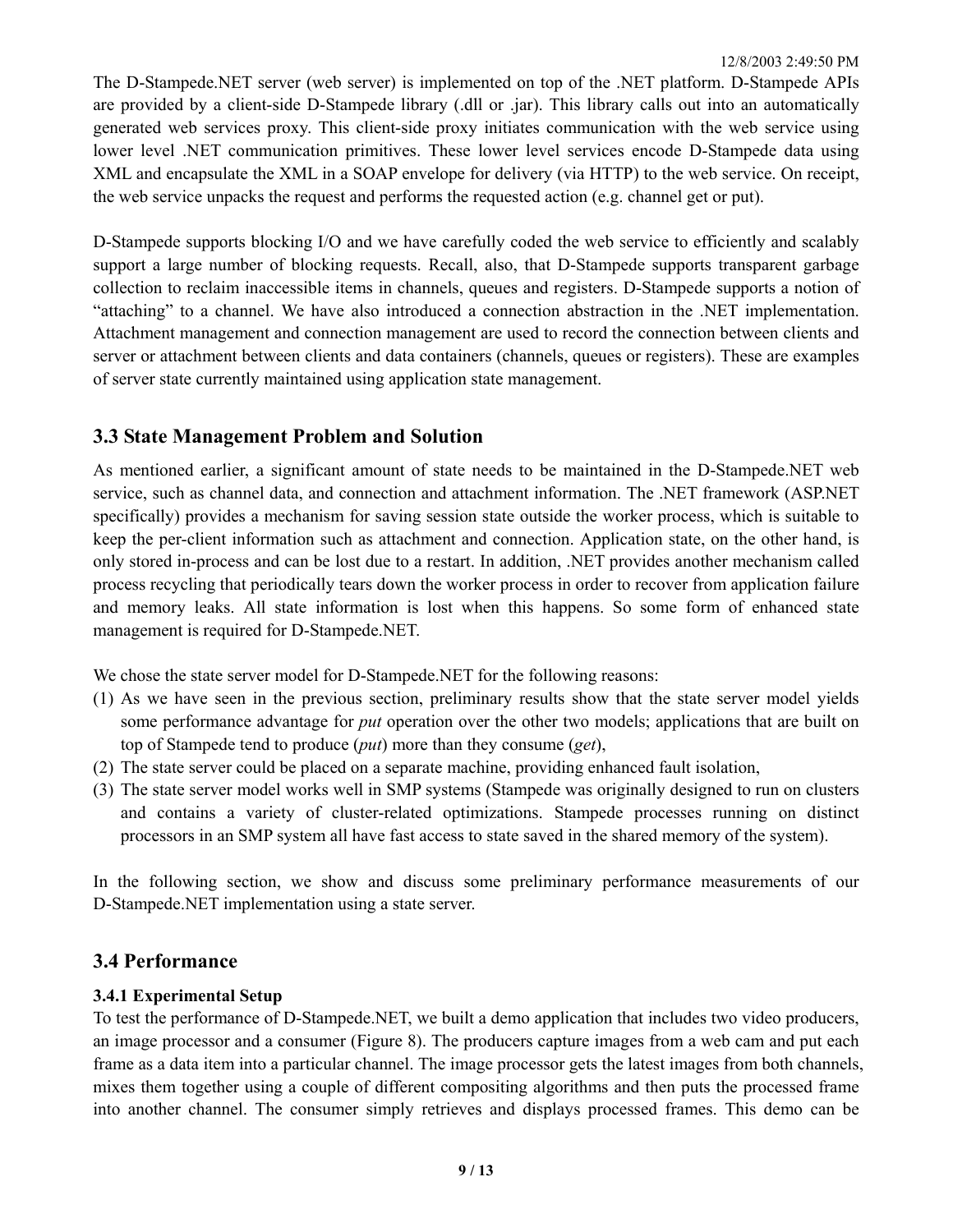considered a microcosm of a teleconferencing or a video surveillance application.



**Figure 8: D-Stampede Demo Setup**

To measure the performance, we use the same hardware environment as in the micro measurements. One producer and the image process run on the Windows 2003 machine and all others, including the web server (and web service), run on the Windows XP machine.

Basic tests with this setup yields a throughput of 12-14 frames per second at the consumer, which is quite a good for the kinds of applications that are envisioned with the Stampede framework. The latency for displaying an image from the time of capture at the producer is around 15 ms. These are preliminary results and more detailed experiments are underway. Suffice it to say, that these latency and throughput results attest to the viability of using the Web Services paradigm for such demanding applications.

# **4. Related Work**

State management has been a topic of discussion in computer science for quite some time. The concept of stateful and stateless systems goes back all the way to the earliest works in automata theory. The state of an automaton (state machine) can be regarded as encoding the entire input history of that machine and internal state can be greatly reduced if the machine has access to the input history.

Thus, state can be viewed as the "memory" a system maintains of recent interactions. A stateless system has no such memory by definition and is unable to participate in extended "dialogues" or conversations where subsequent outputs depend on earlier inputs. Note that "stateless" is a bit of a misnomer and that such systems may still access a variety of stored items. For example, a "stateless" file server can still send and receive files and a "stateless" web server can still send and receive web pages. These data items can certainly be viewed as state of some form but the term stateless typically refers specifically to memory of previous interactions with clients, that is, "conversational state."

The topic of state management has periodically resurfaced through the years, most notably in discussions of the design of stateless servers (NFS), stateless protocols (HTTP), stateless objects, session state (shopping carts), stateless messaging (UDP), stateless QoS (Differentiated Services) and stateful packet filters. Indeed, most applications are inherently stateful but stateless implementations and interactions provide important benefits in some contexts.

For example, the NFS server [16] was designed to be stateless to eliminate the need for complex recovery logic. If no persistent record of ongoing client conversations is recorded, then there is no work to do after a crash to re-activate or abort those conversations. Additional benefits are provided as well: not having to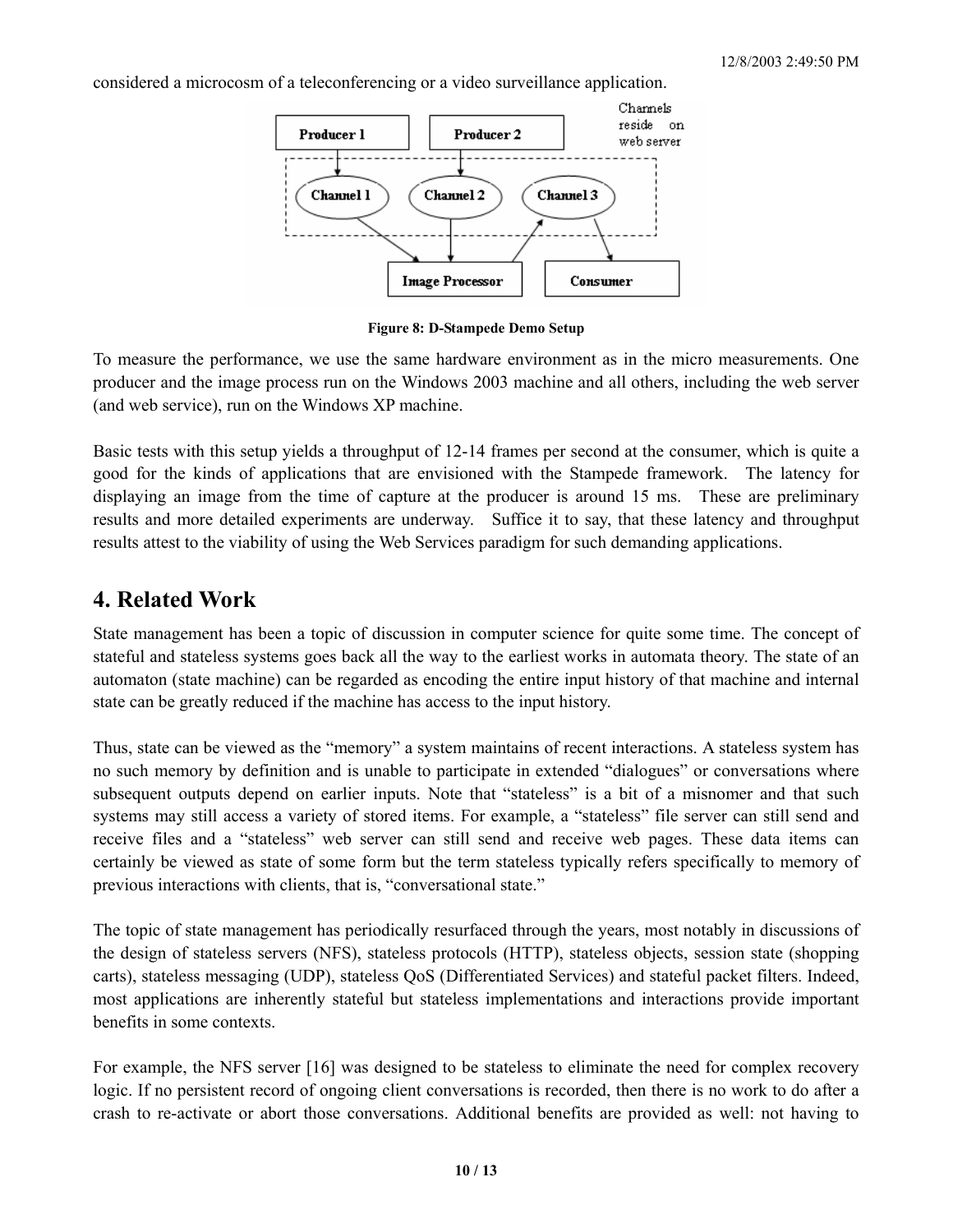maintain conversation information reduces the resource requirements of the server and simplifies server logic; both of these benefits allow servers to scale and handle larger numbers of concurrent clients. Stateless servers are particularly good at handling very high numbers of concurrent requests. Certain disadvantages also result: recovery logic is pushed out of the server and into clients who must continue to retry failed operations; operation duplication is possible for non-idempotent operations; individual requests typically require more state (parameters) and take longer to complete since operations such as authentication cannot be performed just once at the beginning of a session. Note that stateless design was abandoned [15] in the latest version (NSF-4) of the protocol. AFS is an example of a stateful distributed file server that uses server state to support disconnected operation.

Stateless servers interact with clients via stateless protocols. Most common internet protocols such as FTP and NNTP are stateful while the NFS and HTTP protocols are stateless.[17] Note that it is possible for a server to require clients to maintain and manage their own session state. The well-known cookie mechanism [7] used by web servers employs this technique.

Statefulness is closely related to persistence and fault-tolerance. Stateful servers must checkpoint or persist their state data periodically to allow recovery and forward progress. Transactions and reliable messaging are both inherently stateful. Proposed web service extensions in both areas (WS-TRANS [4], WS-ReliableMessaging [13], WS-Reliability [14]) require servers to maintain some state.

Persistence has its own benefits and motivations, in addition to maintaining server state across failures. Persisting data allows for logging and later analysis and retrieval. A variety of frameworks such as Java session and entity beans [18] have been proposed for the management of persistent data in data-intensive web-based applications. The ADO [10] and JDO [9] "data object" frameworks provide an object-oriented, memory-based abstraction of persistent data. Various persistence "providers" (such as file stores, relational or object-oriented databases) can be plugged in to actually manage persistence. In some cases, persistence management is transparent to the programmer and is introduced into the executable by post-processing generated byte codes after compilation.

Web servers (IIS, Apache) and web application execution environments (J2EE, ASP.NET) typically provide support for shopping-cart style session state management. In ASP.NET session state [11] is accessed by simply indexing into a globally visible associative array. That state may be maintained InProc (fast), or in-memory by an external StateServer (aspnet state), or by an external database (SqlServer). In J2EE, session state is available via an HttpSession object passed to processing code. Session data is typically maintained in-process and is reclaimed after a pre-defined (arbitrary) timeout period.

Web caching is an important optimization that does not violate the statelessness of a server. Cached data serves merely to speed-up subsequent accesses but is not required for correct performance. Therefore it is not considered session state. Many web caching schemes are in use [12].

Fowler [8] has a good discussion of session state alternatives and identifies three common session state patterns: Client Session State, Server Session State, and Database Session State. He identifies two solutions to the problem of supporting session data in a web cluster (or farm in Microsoft parlance): session migration (move the session data) or server affinity (move the client processing).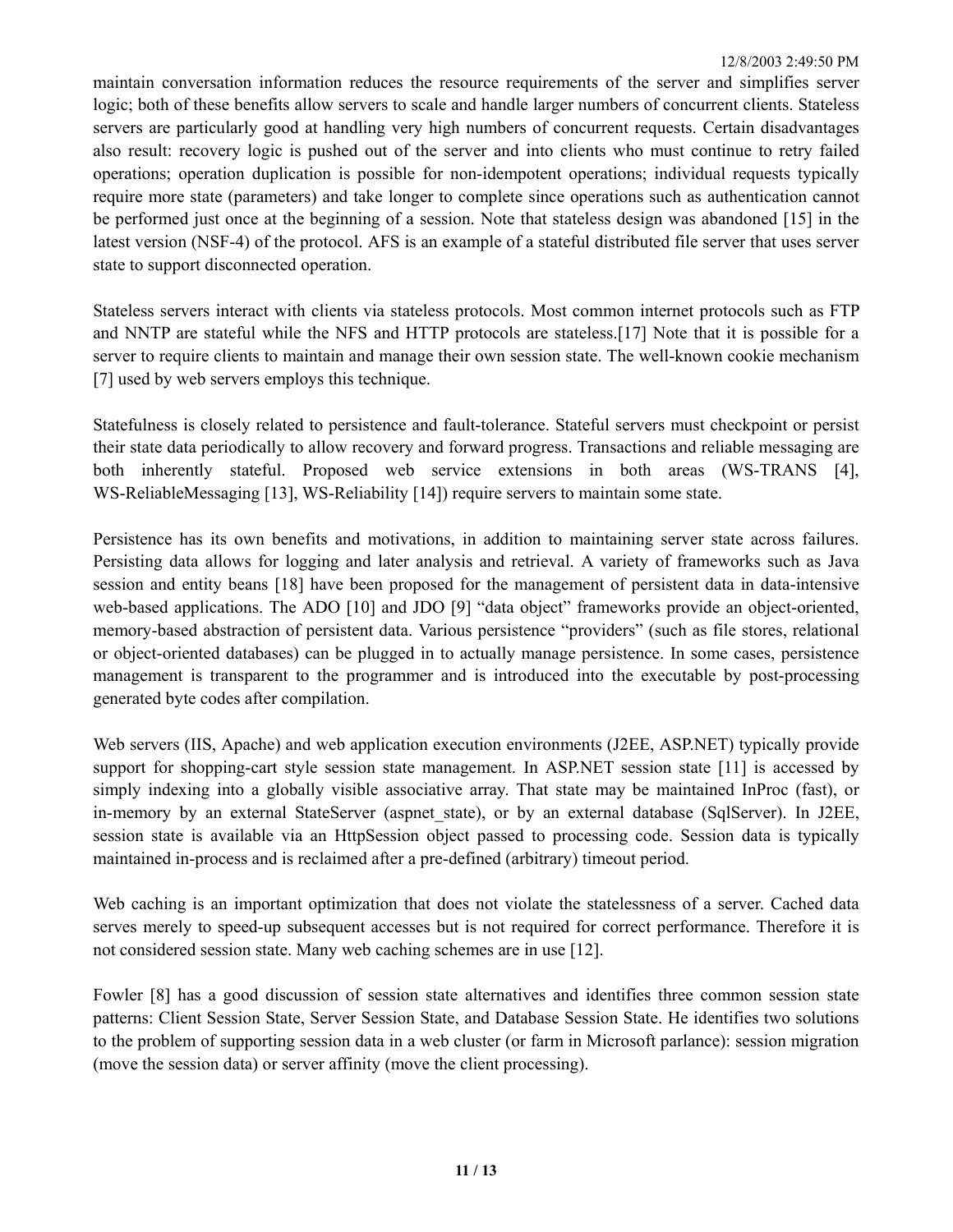# **5. Conclusion and Future Work**

In the paper, we identified a problem for certain applications wishing to use the web service paradigm to enhance interoperability: rapid, robust state maintenance. We classify two kinds of state: application state and session state. While many features are available to support session data, special mechanisms for application state maintenance are less well developed. Application state maintenance is integral to providing reliable, fault-tolerant web services.

We discussed three different models to solve the problem and compare the advantages and disadvantages of each. Experimental results showed that the choice of which model to use depends on application requirements.

We believe that many important emerging applications will involve the communication of potentially large time-sequenced data streams among heterogeneous clients with varying QoS requirements. Such applications are common in richly sensored environments and in pervasive and context-sensitive applications such as surveillance, location tracking, habitat monitoring. D-Stampede.NET is an implementation of a system designed to support the development of such applications. We have described our web service implementation along with our state server solution to the application state management problem. A simple demo application was described and measured to validate performance.

Many issues still remain to be addressed. This work simply identifies an interesting unsolved problem and makes a few first steps towards a comprehensive solution. We need a better understanding of the various performance tradeoffs across a variety of actual workloads. We need more experience developing pervasive computing applications that utilize a web services framework with state management to better understand the code patterns that arise from such applications. This will help refine and optimize our implementations. It is quite possible that we can enhance the D-Stampede API to better support transient failures and occasional lost data. In addition, we need to develop a (simple) crash recovery protocol for D-Stampede.NET. One promising future direction involves exploring the use of in-memory databases and the replication of state servers to further enhance performance and reliability.

Longer range possibilities include incorporation of security features and forthcoming web service enhancements such as reliable messaging and transactions. In a related project we are exploring the use of GRID technologies for pervasive computing environments and hope eventually to blend our work on web services into that effort as well.

# **References**

- [1] *Web Services Architecture* W3C Working Draft 8 August 2003, http://www.w3.org/TR/2003/WD-ws-arch-20030808/
- [2] *Web Services Conversation Language (WSCL) 1.0* W3C Note 14 March 2002 http://www.w3.org/TR/2002/NOTE-wscl10-20020314/

[3] *Web Services Coordination (WS-Coordination)*, Felipe Cabrera, George Copeland, Tom Freund, Johannes Klein, David Langworthy, David Orchard, John Shewchuk, Tony Storey. BEA, IBM and Microsoft, 2002.